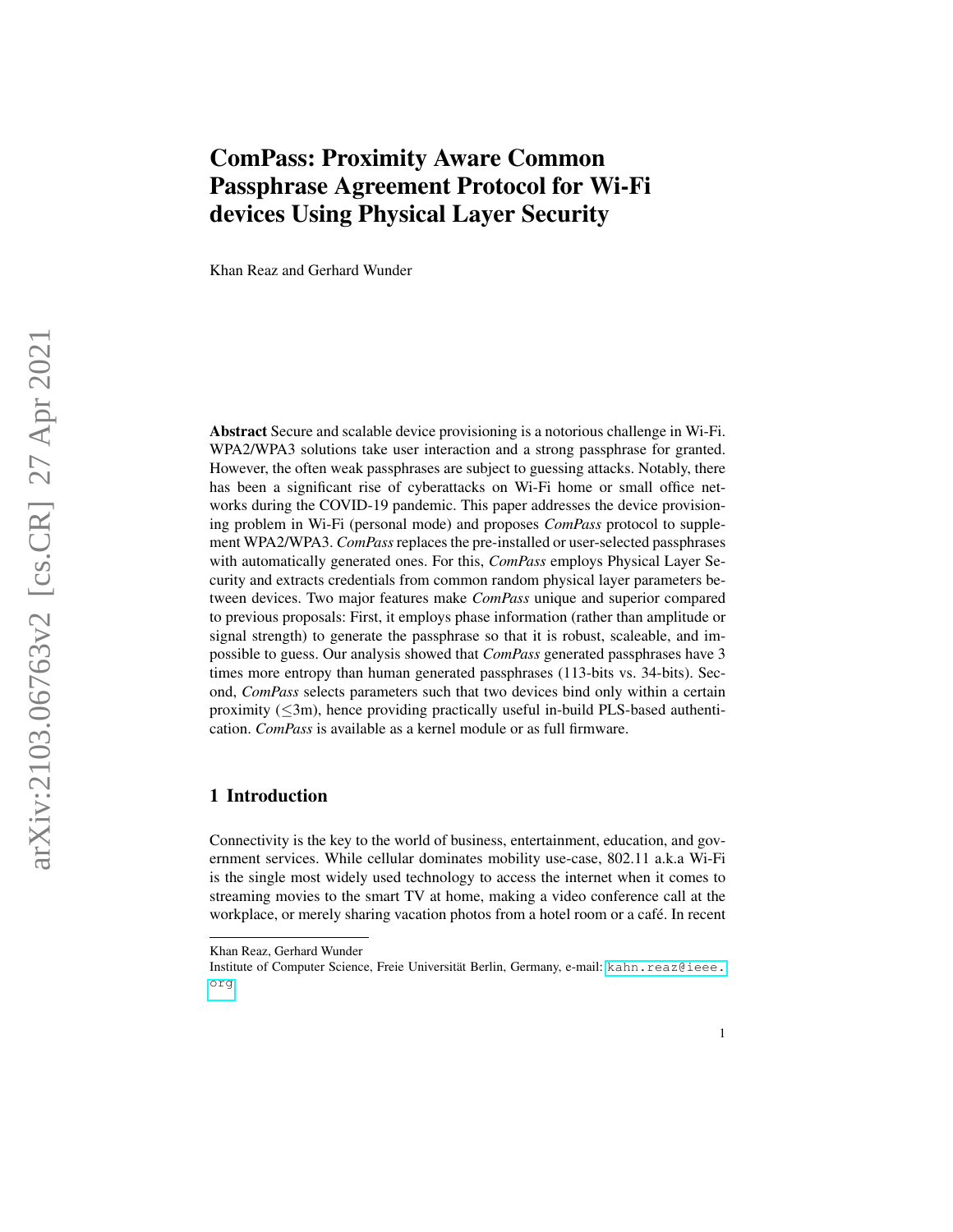years, consumers have also embraced Wi-Fi for connecting new types of peripherals as part of their daily life such as Amazon Alexa powered Echo devices or Google Connected Home or Apple Home accessories.

Quite recently, the world has faced COVID-19 pandemic. Due to the lockdown, people relied on home Wi-Fi more than ever to work remotely. Interpol reported an alarming rate of cyberattacks during the pandemic months [\[14\]](#page-12-0). The increased number of remote-working has made an adversary more interested in the radio part of the communication since it is more straightforward to capture packets over the air.

The Wi-Fi Alliance has developed several security protocols over the last decades to secure Wi-Fi communication. Nevertheless, none of the protocols provides fullproof and future-proof security. Recently, a significant flaw, popularly known as KRACK-attack was discovered, and it heavily affected all platforms [\[26\]](#page-13-0). To ease the provisioning of credentials, especially for resource-constrained devices, Wi-Fi Alliance had developed *Wi-Fi Protected Setup (WPS)* protocol. It gives consumers an easier option to set up a secure Wi-Fi connection by pushing a button (PBC mode), or entering a PIN, or via NFC interface [\[33\]](#page-13-1). However, WPS has a longstanding weak security, known as WPS PIN recovery [\[28\]](#page-13-2).

In an effort to strengthen the security of Wi-Fi, WPA3 has been recently announced (last release v3.0 on December 2020) [\[34\]](#page-13-3). The new standard mandates a higher cryptographic standard (192-bit key for enterprise mode, although 128-bit for personal mode). It replaces the *Pre-Shared Key (PSK)* exchange with *Simultaneous Authentication of Equals (SAE)* and introduces *Forward Secrecy*. However, a passphrase is still used. The newly introduced *Wi-Fi Easy Connect* [\[31\]](#page-13-4) replaces all previous methods of WPS with a Public Key Cryptography (PKC) based provisioning mechanism. In *Wi-Fi Easy Connect*, a network owner is presumed to have a primary device *(Configurator)* with a rich user interface (e.g., a smartphone or tablet with a camera) that runs the *Device Provisioning Protocol (DPP)*. Here, all *Enrollees* have electronic or printed QR codes or human-readable strings. The *Configurator* scans the code (the user can also manually type in the human-readable strings) to provision the *Enrollee* with credentials. *DPP* relies on QR code scanning, which is not at all feasible for a large number of devices (Think of a premise to be monitored with a Wi-Fi IP camera; then all the cameras have to be scanned and connected to the network). The Wi-Fi Alliance has released another supporting protocol, called *Enhanced Open* [\[10\]](#page-12-1). It is an adapted version of the *Opportunistic Wireless Encryption (OWE)* [\[32\]](#page-13-5) protocol that aims to mitigate attacks on open un-encrypted wireless networks. Here, the client (STA) and the access point (AP) generate pairwise secret by performing Diffie-Hellman (DH) key exchange during the 4-way handshake procedure. OWE is based on PKC, and PKC is threatened by the uprising of quantum computers [\[17\]](#page-13-6). It is to be noted that the exponent size used in the DH must be selected such that it has at least double the entropy of the entire crypto-system, i.e., if we use a group whose strength is 128-bits, we must use more than 256-bits of randomness in the exponent used in the DH calculation [\[18\]](#page-13-7). This brings to the required DH key-size of 4200 bits at its best strength estimation [\[18\]](#page-13-7). The large key-size is a massive burden for the IoT ecosystem [\[17\]](#page-13-6).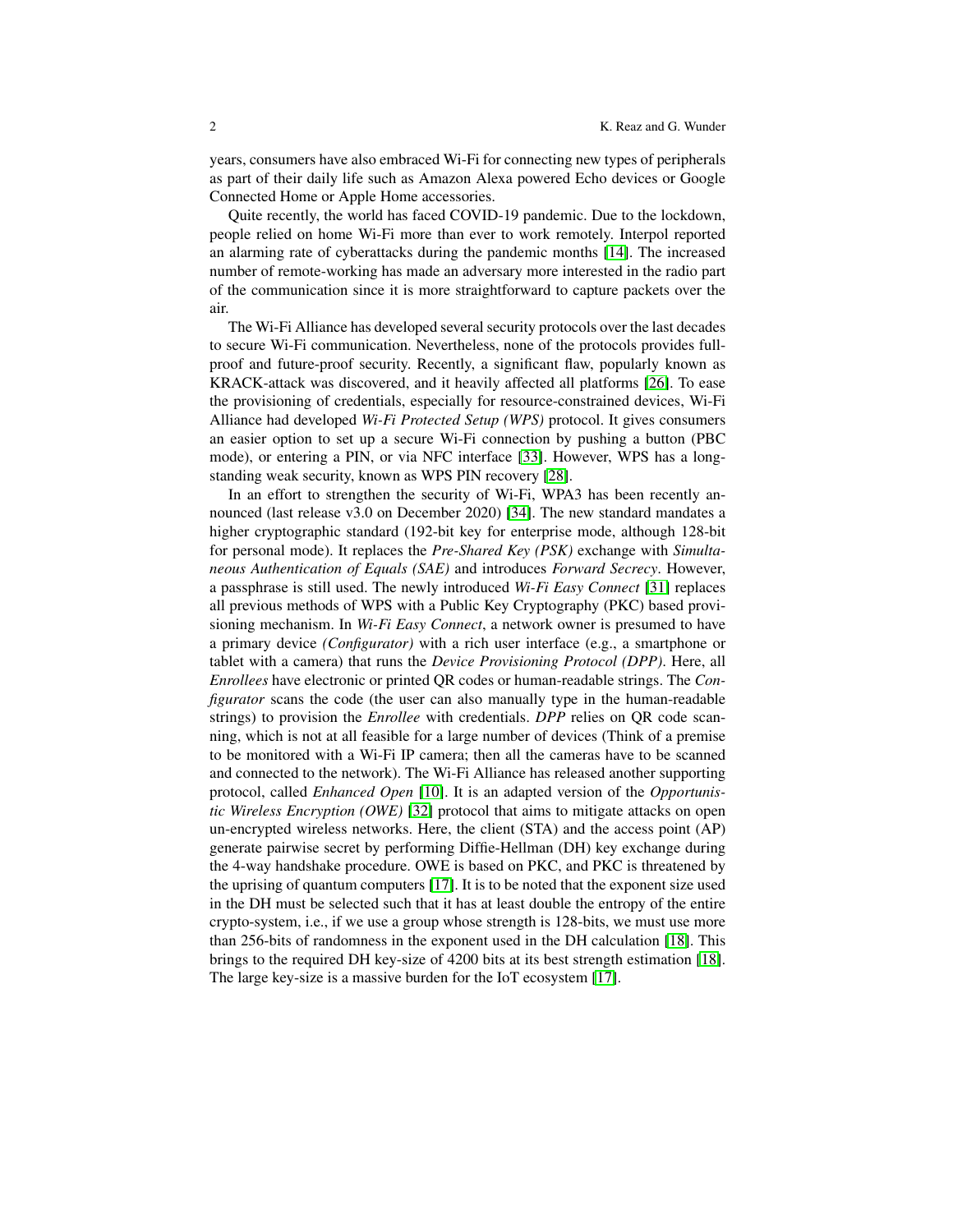In recent years several works have been done to generate the secret key using PHY-layer properties based on Shannon's [\[24\]](#page-13-8), Wyner's [\[36\]](#page-13-9), and Maurer's [\[20\]](#page-13-10) seminal information-theoretic security concept. In the *Physical Layer Security (PLS)* approach, the inherent reciprocity property of the wireless channel and its varying nature (i.e. randomness) is used to agree on a key between two legitimate transceivers. Enthusiasm among researchers gave a significant rise towards developing key generation algorithms on this principle. Most of the existing works are based on *Amplitude* or *Received Signal Strength (RSS)* [\[37,](#page-13-11) [25,](#page-13-12) [40,](#page-13-13) [39\]](#page-13-14). It is because *Amplitude* and *RSS* show reciprocity without much effort and hence can be easily reconciled to generate a symmetric key. On the other hand, the slightest displacement of the transceivers cause the *Phase* to vary significantly. Xi et al. proposed the Dancing Signal (TDS) scheme in [\[37\]](#page-13-11). It requires devices to be within 5cm which is very impractical since most of the cases APs are wall-mounted or hidden to keep away unwanted hardware access. In TDS, keys are generated from the local entropy source instead of the randomness of the wireless channel. Their evaluation showed a good performance since the implementation is done on a traditional computer. This will not be the case for resource-constrained IoT devices which are known to have low entropy [\[17\]](#page-13-6). From the literature, it is well established that *Amplitude* or *Received Signal Strength (RSS)* based existing methods are slow, need iterative communications, authenticated channel, and a large number of samples to generate a good quality key.

We propose *ComPass* to tackle the challenges mentioned above. It is a new proximity aware common passphrase agreement protocol for deployable Wi-Fi network consisting of all classes of Wi-Fi devices (hence, some devices may have no camera or keypad). Our PLS based proposed method uses *Phase* information of the wireless channel and its varying nature (i.e., randomness) to agree on a passphrase between two legitimate transceivers. With the *ComPass* generated passphrase, it is possible to generate 128/192/256-bit (or higher) key with high entropy at a minimum communication overhead. Our intention is not to replace the well known WPA2/WPA3; instead, supplement it with the new automated passphrase generation protocol.

The paper is organized as follows. A brief introduction to Wi-Fi channel measurement is given in Sec[.2.](#page-2-0) We presented the end-to-end steps of the *ComPass* protocol in Sec[.3.](#page-3-0) and its security analysis in Sec[.4.](#page-9-0) Sec[.5](#page-11-0) describes the implementation details. Our concluding remark is given in Sec[.6.](#page-11-1)

# <span id="page-2-0"></span>2 Preliminaries

We revisit some of the core technologies of the Wi-Fi PHY, specifically *Beamforming*. It utilizes the knowledge (i.e., Channel State Information (CSI)) of the MIMO channel to improve the receiver's throughput significantly.

In the complex baseband MIMO channel model, a vector  $x_k = [x_1, x_2, ... x_{N_{T_x}}]^T$ is transmitted in subcarrier *k* using OFDM scheme. The received vector  $y_k =$  $[y_1, y_2, \ldots, y_{N_{R_X}}]^T$  is then modeled as: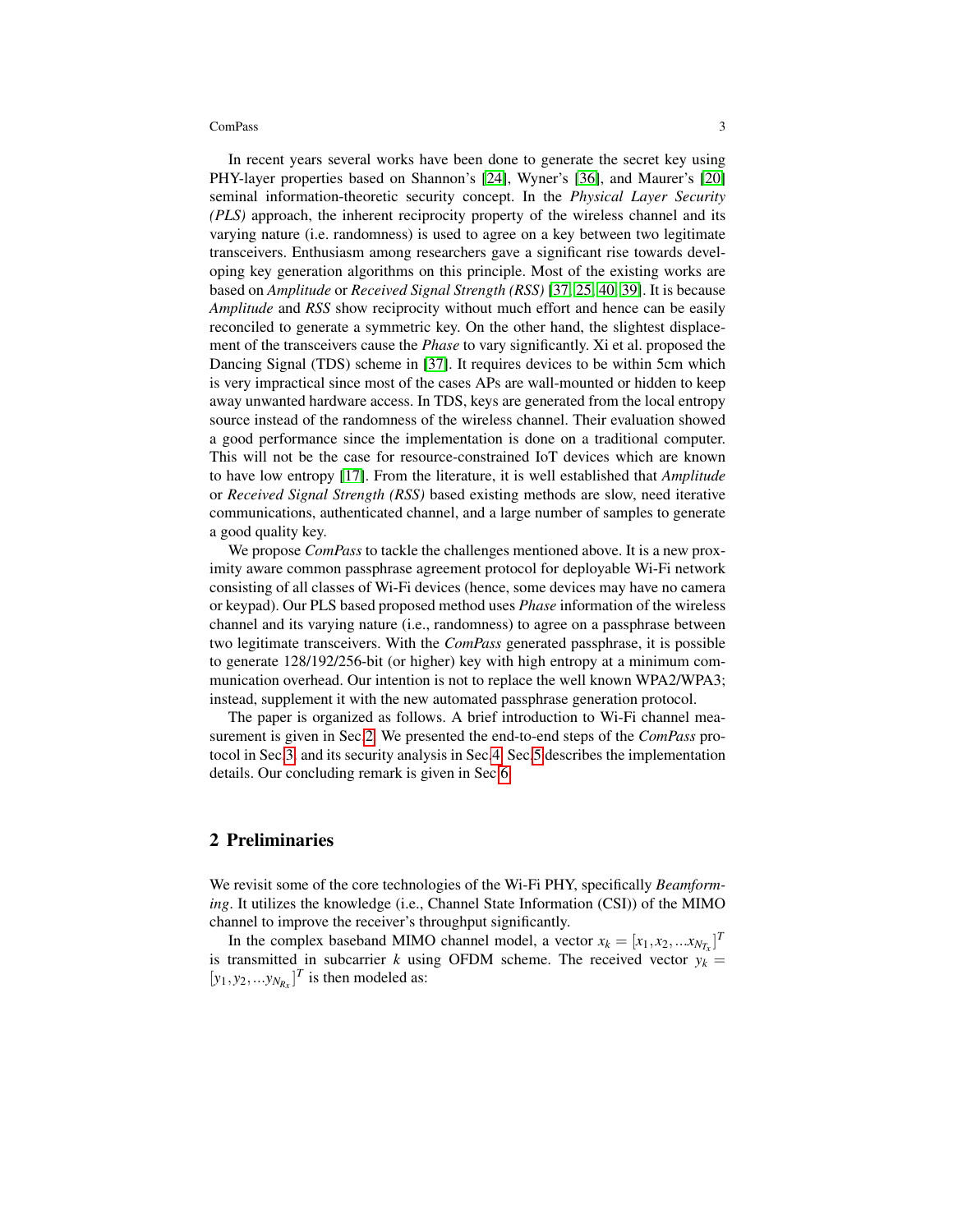4 K. Reaz and G. Wunder

$$
y_k = H_k x_k + Z \tag{1}
$$

*H<sub>k</sub>* is the channel response matrix of dimensions  $N_{R_x} \times N_{T_x}$  where  $N_{R_x}$  is the maximum number of receiving antenna,  $N_{T_x}$  is the maximum number of transmitting antenna.  $H_k$  is expressed in complex number to represent the attenuation (i.e amplitude ( $\|H_k\|$ ) and the phase shift ( $\angle H_k$ )) for each subcarrier *k*. *Z* is the additive white Gaussian noise. The CSI is expressed as a multidimensional matrix taking  $H = [N_{R_x}][N_{T_x}][N_{S_c}]$  form.  $N_{S_c}$  is the number of used data subcarriers [\[38,](#page-13-15) [41\]](#page-13-16). Depending on the Wi-Fi chip, protocol version, bandwidth and channel estimation method, the size of this matrix will vary. For example, a  $3 \times 3$  MIMO device with a Qualcomm Atheros Wi-Fi chip operating on IEEE 802.11n 5GHz band with a  $BW=20/40$  MHz would report CSI as a [3][3][56/114] matrix. We refer to the IEEE standard [\[13\]](#page-12-2) for the detailed explanation of the IEEE 802.11 PHY procedure.

# <span id="page-3-0"></span>3 ComPass Protocol

Let us define entities of the *ComPass* protocol. *Access Point* is kept hidden (to reduce Evil Twin attacks) and it has an *Authenticator* with a rich user interface. The *Enrollee* is a device with limited interface (it can have a rich user interface too). Before initiating the protocol, devices are brought within proximity ( $\leq$  3m). Summary of the protocol steps are as follows

- (1) With a button press or after booting, the *Enrollee* broadcasts its name-id with random nonce in Wi-Fi infrastructure mode. Power button or existing WPS button can be re-programmed for this purpose.
- (2) *Authenticator* verifies and confirms the *Enrollee* from an app or from the system's Wi-Fi setting.
	- a. *Authenticator* and *Enrollee* perform procedures as mentioned in the follow-ing sections [\(3.1](#page-4-0) to [3.5\)](#page-8-0) to generate a common *passphrase*<sub>1</sub>. Once connected, the *Authenticator* sends (SSID + AP-MAC) to the *Enrollee*. Subsequently, it sends Enrollee's MAC+ *passphrase*<sup>1</sup> to the *Access Point*. This communication is already encrypted since the *Authenticator* has joined the network beforehand.
	- b. *Enrollee* switch to Wi-Fi Client mode after receiving (SSID + AP-MAC) from the *Authenticator*. It sends *Association* request to the *Access Point* appending hashed *passphrase*1.
	- c. *Access Point* verifies the request by comparing hashed *passphrase*1. If successful, it initiates procedures as described in Sec. [\(3.1](#page-4-0) to [3.5\)](#page-8-0).
- (3) *Access Point* and *Enrollee* generates *passphrase*<sup>2</sup> in the similar way.
- (4) If successful, *Access Point* allows *Enrollee* to connect and it notifies *Authenticator*, else *Enrollee* returns to step (2)b. Finally, *Authenticator* and *Access Point* delete the *passphrase*1.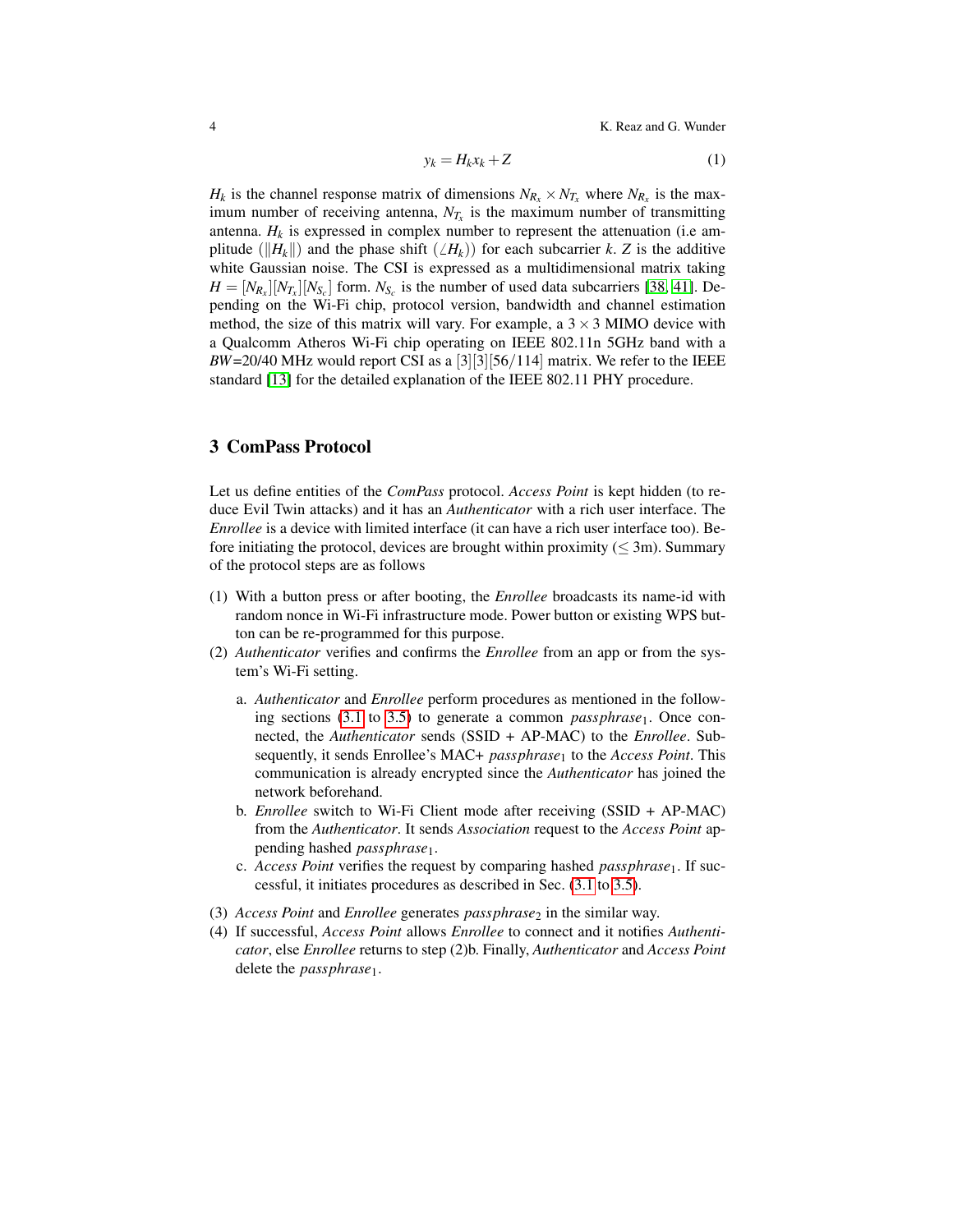*Authenticator* and *Enrollee* refer to STA and the *Access Point* as AP. We assume that the *Authenticator* joins the *Access Point* securely either by existing WPA2/WPA3 method or by generating their common passphrase according to the procedures mentioned in Sec. [\(3.1](#page-4-0) to [3.5\)](#page-8-0). New devices can only be joined through the *Authenticator(s)*. In the following subsections we present the intermediate steps of the protocol and algorithms.

# <span id="page-4-0"></span>*3.1 Synchronized CSI Collection*

In the last few years, several toolchains have been developed by researchers to extract CSI from commercial off-the-shelf (COTS) devices. Among them, the Intel CSI Tool (ICT) by Halperin et al. [\[9\]](#page-12-3) and the Atheros CSI Tool (ACT) by Xie et al. [\[38\]](#page-13-15) are widely used. The recent release of *nexmon* CSI extraction tool [\[8\]](#page-12-4) has opened the door for extracting CSI from Broadcom and Cypress chipsets. Although there are some differences between these toolchains, they all report CSI to the firmware's user-space in a similar fashion. Hence, *ComPass* remains compatible with all of them. In this paper, we worked with ACT to implement ComPass on devices. We have patched some of the bugs that we found in ACT. For example, previously, the driver reported CSI for all packets, including the acknowledgment packets (ACK). It caused one device to have more CSI data than the other. The ACT supports up to 3 RF chains, but the SoC firmware sometimes use the *Link Adaptation* technique (especially in LOS scenarios) to turn off some antennas. Also, the time stamp associated with the reported CSI was according to each device's local clock. It caused misalignment for our intended use of the CSI to generate a common passphrase on both devices.

One of the first challenges of PLS method is to ensure that the collected channel measurements are coming from the packets that are exchanged within the channel's coherence time. This is to make sure that the collected channel measurements on both sides hold reciprocity property. To mitigate the unwanted effects on CSI, we employed a *Synchronous CSI Collection (SCC)* procedure between the devices to ensures that they have a common time stamp (up to a certain accuracy) and only CSI from the correct probing packets are logged. At first, STA aligns its local clock with AP by utilizing the Linux built-in library. AP instructs STA to start exchanging a fixed *N* number of dummy packets after waiting for *t<sup>d</sup>* seconds. Once CSI for an incoming packet is reported, it checks for  $R_x \times T_x$  combination. If  $R_x \neq T_x$ , CSI value is dropped. After collecting CSI for *N* packets, the protocol moves to the *Parameter Extraction* step.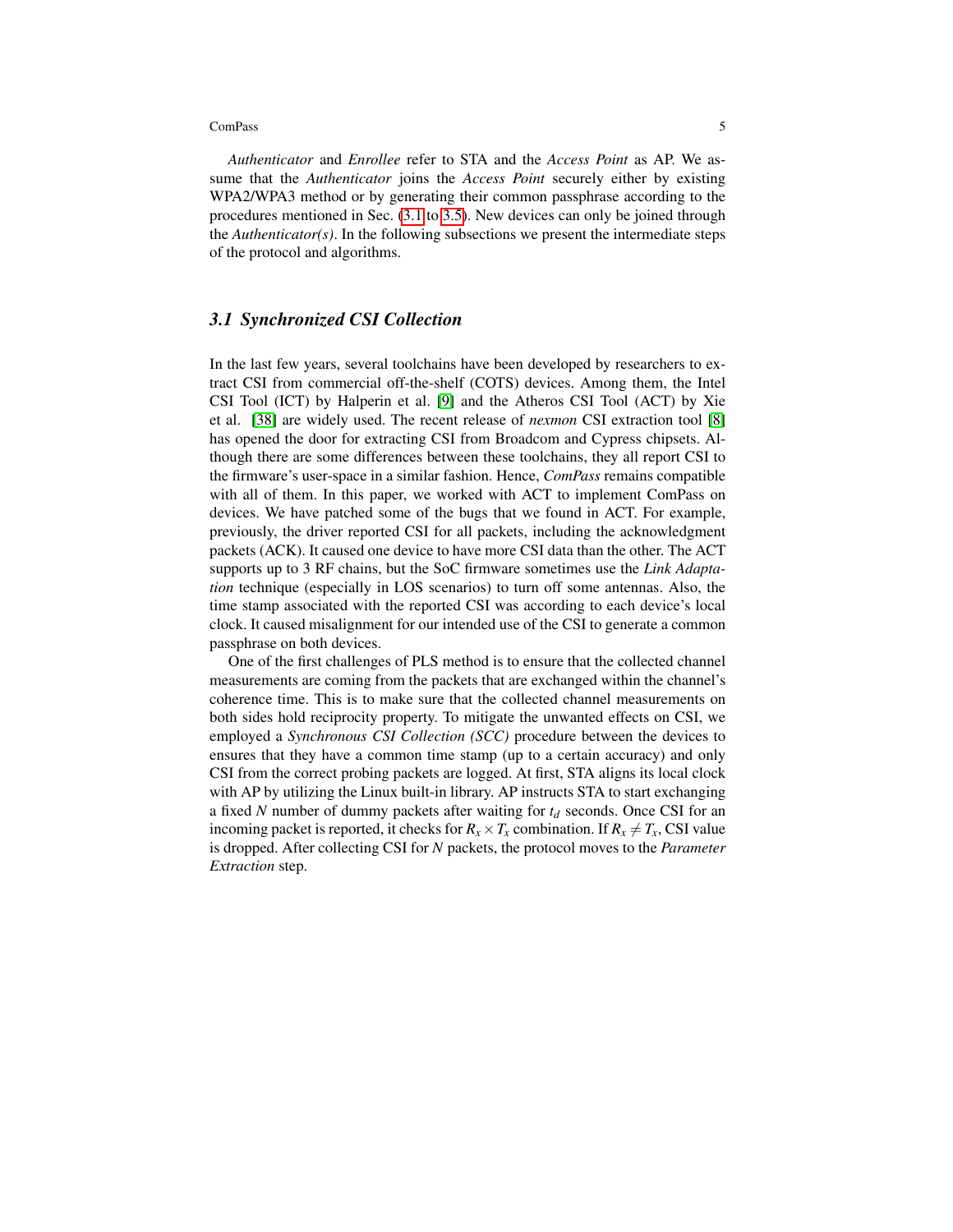### *3.2 Parameter Extraction*

A vast body of literature on channel-based key generation, specifically those who implemented their schemes on COTS hardware relied only on the *Amplitude/RSS* part of a signal; only a very few considered to work with the *Phase* part [\[25,](#page-13-12) [29\]](#page-13-17). However, the *Amplitude* fluctuation of the signal is very low in proximity and in an static environment [\[23\]](#page-13-18). An active adversary can generate a synthetic channel amplitude profile to mimic the intended transceiver. Conversely, *Phase* varies significantly in an indoor environment while respecting the reciprocity property [\[35\]](#page-13-19). Thus, it is nearly impossible for an adversary to generate a synthetic phase profile. In this paper, we investigate the *Phase* part of the channel frequency response.

It is to be noted that the CSI reported by the Wi-Fi SoC driver contains the channel's cumulative frequency response and the device's inner circuitry response as it goes through amplification, down-conversion, packet detection phase. All this additional processing contaminate the true channel response as verified by previous works [\[41,](#page-13-16) [35,](#page-13-19) [19,](#page-13-20) [27,](#page-13-21) [37,](#page-13-11) [15\]](#page-12-5). Hence, the collected CSI needs sanitizing to remove unwanted effects.

According to Zhu et al. [\[41\]](#page-13-16), the measured phase  $\phi_k = \angle H(f_k)$  can be decomposed as:

<span id="page-5-0"></span>
$$
\phi_k = \text{atan}\left(\varepsilon_g \cdot \frac{\sin(2\pi \cdot f_s \cdot k \cdot \zeta + \varepsilon_\theta)}{\cos(2\pi \cdot f_s \cdot k \cdot \zeta)}\right) - 2\pi \cdot f_s \cdot k \cdot \lambda + \beta \tag{2}
$$

where gain mismatch and phase mismatch is denoted by  $\varepsilon_g$ , and  $\varepsilon_\theta$  respectively. Unknown timing offset and phase offset error is indicated by  $\zeta$  and  $\beta$ .  $\lambda$  sums up the delay caused by time-of-flight (TOF), packet detection delay (PDD) and sampling frequency offset (SFO). Note that AWGN is omitted since it would cancel out when comparing phases of the measured CSI from two nodes.

We adapted the decomposition method of [\[41\]](#page-13-16) to extract the relevant parameter from the measured CSI phase. We have studied the characteristics of these five parameters through several measurement campaigns performed at various locations at the Freie Universität Berlin and other private apartments that included LOS and NLOS scenarios. Our key findings are: (i) The almost sigmoidal-shaped arcus tangent function of the Eq. [2](#page-5-0) strongly conforms in the LOS scenario and fails in the NLOS scenario. (ii) Cumulative delay parameter,  $\lambda$  is almost constant, which is expected because TOF, PDD, SFO remains static for a low mobility environment. Conveniently,  $\lambda$  could be useful to filter out CSI for a packet that arrived later than the channel coherence time  $T_c$ . (iii)  $\varepsilon_g$  and  $\varepsilon_\theta$  are the only useful parameter with good statistical properties.

This revelation of our analysis encouraged us to extract  $\varepsilon_g$  and  $\varepsilon_\theta$  from the collected CSI and proceed to the next steps. Taking the Eq. [2](#page-5-0) as a reference decomposition model, we estimate the default value for each of the five parameters from the ideal *arctan* function:  $\varepsilon_g = 0.512$ ,  $\zeta = -0.02812$ ,  $\varepsilon_\theta = -0.006355$ ,  $\lambda =$  $-0.02762$ ,  $\beta = 0.1326$ . Then we perform a non-linear least square curve-fitting operation to estimate the parameters.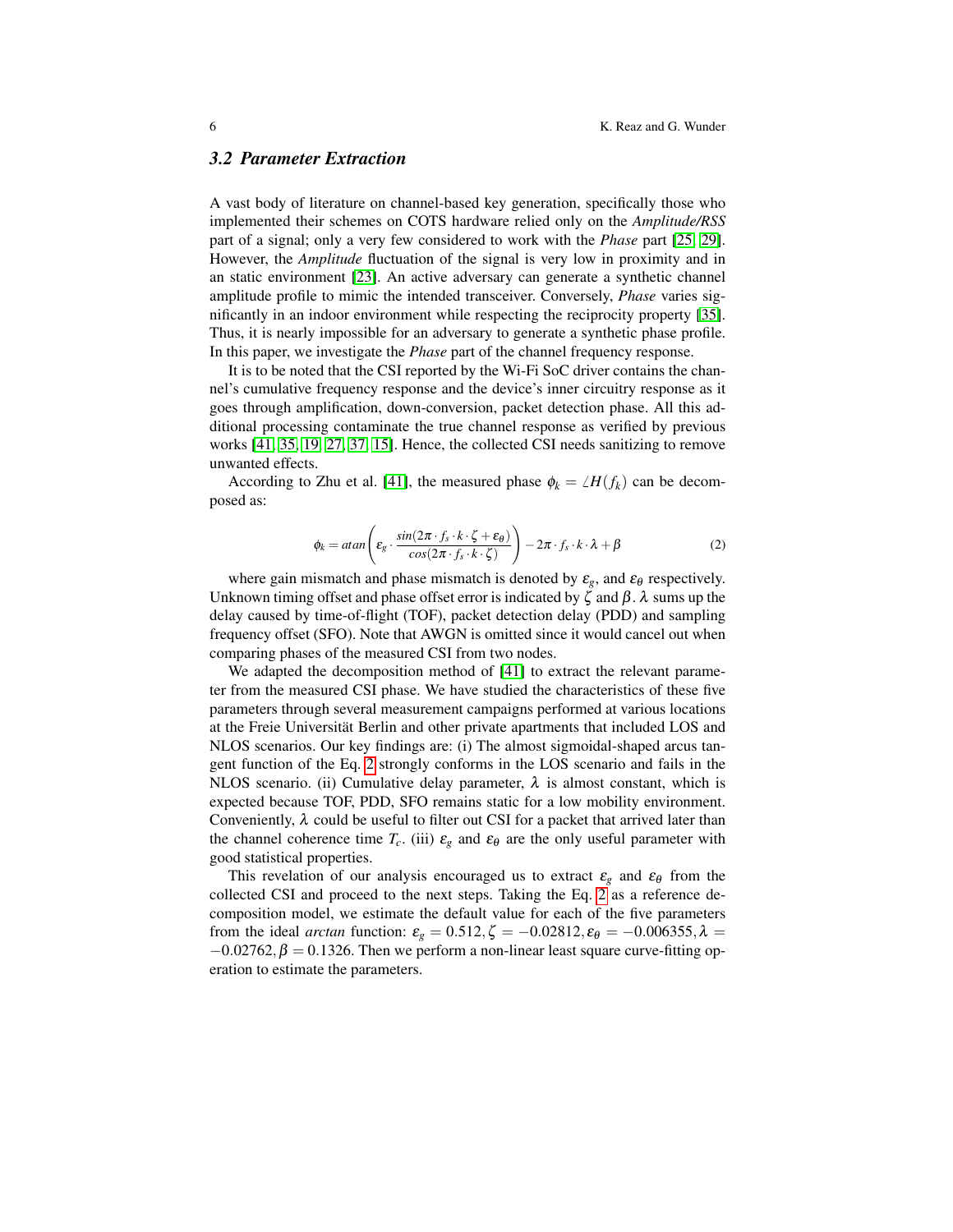Algorithm 1: Related algorithms for ComPass protocol

<span id="page-6-0"></span>/\* Step 1: Delay Aware Parameter Extractor (DAPPER) \*/ Input : CSI-phase: φ*<sup>k</sup>* of *N* packets Output: Parameter: ε*<sup>g</sup>* 1 **for**  $i \leftarrow 1$  *to*  $N$  **do** 2 Extract  $\varepsilon_g$ ,  $\zeta$ ,  $\varepsilon_\theta$ ,  $\lambda$ ,  $\beta$  by non-linear least-square curve fitting on Eq[.2](#page-5-0) 3 if  $\lambda_i \gg \lambda_0$  then<br>4 Drop the as **1** Drop the associated  $\varepsilon_g$ <sup>5</sup> else <sup>6</sup> Continue <sup>7</sup> end <sup>8</sup> end /\* Step 2: Moving Window based quantizer (MOW) \*/ Input : Channel parameter ε*<sup>g</sup>* **Output:** Quantized bits  $Q_A$  for STA,  $Q_B$  for AP <sup>9</sup> Get the mean *RT T* from exchanged *N* packets 10 **Calculate** window size,  $w \leftarrow \lceil \text{mean}(RTT) \rceil$ 11 for  $j \leftarrow 1$  to N/w do 12 **for**  $i \leftarrow 1$  *to w* **do** 13 **calculate** mean,  $\bar{w} \leftarrow \sum_{i}^{w} \varepsilon_{g}$ 14  $Q_{A_i/B_i} = \begin{cases} 1 \text{ for } \varepsilon_{g_i} \geq \bar{w} \\ 0 \text{ for } other \omega_i \end{cases}$ 0 for *otherwise* <sup>15</sup> end <sup>16</sup> end /\* Step 3: Generate Secure Sketch at STA \*/ **Input** :  $Q_A$ , random strings  $R_1, R_2$ Output: *S<sup>S</sup>* 17 Generate  $R_1, R_2$ : where  $len(R_1 = R_2) = len(Q_A)$ 18 Multiply  $R_1$  and  $R_2$  to get  $M_{R_1R_2}$ 19 Use BCH to generate code:  $C \leftarrow BCH_{enc}(M_{R_1R_2})$ 20 Generate syndrome of the code:  $syn(C)$ 21 **return**  $S_S(Q_A, M_{R_1R_2}, syn(C))$ /\* Step 4: Recovery at AP \*/ **Input** :  $Q_B$ ,  $S_S$ Output: *Q<sup>A</sup>* 22 Generate  $K(Q_B, S_S)$ 23 Decode with BCH:  $N \leftarrow BCH_{dec}(K)$ 24 return  $Q_B(S_S, N) \equiv Q_A$ 

Before we implemented *ComPass* on our COTS setup, we used a simulation tool for the next steps by quantizing both  $\varepsilon_g$  and  $\varepsilon_\theta$ . Our analysis showed that  $\varepsilon_g$  gives a slightly better result. Henceforth,  $\sum_{i=1}^{N} \varepsilon_g$  is the parameter from the measured CSIphase that we will use in the following steps. The *Delay Aware Parameter Extractor (DAPPER)* algorithm is described in the Step 1 of Algorithm [1.](#page-6-0) AP and STA perform *DAPPER* independently.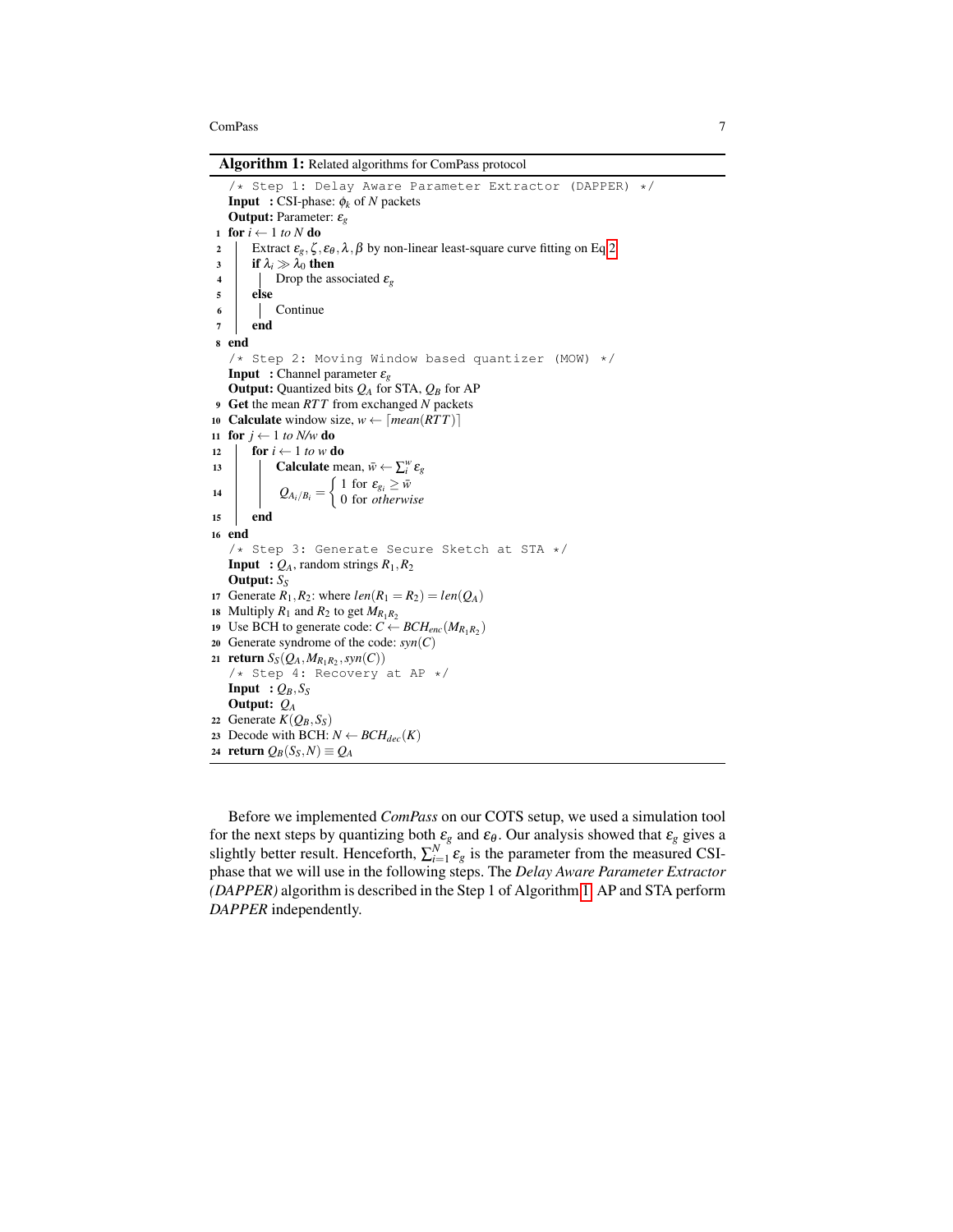### *3.3 Parameter Quantization*

Existing *lossy* and *lossless* (as categorized by Zenger et al. in [\[39\]](#page-13-14)) quantization schemes in the literature tend to overlook the fact that the underlying reciprocity would be broken if the *guard-interval* for converting measured complex-valued vectors to bit-string is calculated based on the whole CSI data set. Keeping this fact in mind, we opted in for an adaptive moving window based quantizer (MOW) (Step 2 of Algorithm [1\)](#page-6-0). It is a lossless scheme and produces bit-string at 1 Bit/sample. The resulted scheme overcomes the well-known problem of burst 0's and 1's (i.e.,  $000...0, 111...1$ .

In an one-hop wireless environment, *Round-Trip-Time (RTT)* can be a useful metric to roughly estimate the effective channel coherence time  $(T_c)$  instead of using the Clarke's mathematical reference model [\[22\]](#page-13-22):  $T_c = \sqrt{\frac{9}{16\pi (f_m)^2}}$ ,  $(f_m$  is the Doppler spread). *RTT* is readily available for each packet, and it takes into account various factors including propagation delay, clock offset, processing delay, motions of objects in the environment. We get the mean *RTT* value for the exchanged packets to set the window size  $w$  for the MOW quantizer, which is then rounded up according to the IEEE 745 standard respecting the half-to-even rule. The minimum is  $w = 3$ since it needs at least 3 packets to successfully calculate the distance for two nodes (with asynchronous clocks). Then starting from the most significant bit, we take *w* element from  $\varepsilon_g$  and find the mean  $\bar{w}$  of that window. We convert each element of the *w* to 1/0 such that  $Q_{A_i/B_i} = \begin{cases} 1 \text{ for } \varepsilon_{g_i} \ge \bar{w} \\ 0 \text{ for otherwise} \end{cases}$ . After that, it moves to the next window and continues until the last element. If the last window has fewer elements than *w*, it will be filled by 0. This process will construct quantized bit strings  $Q_A$  for STA and  $Q_B$  for the AP.

# <span id="page-7-0"></span>*3.4 Reconciliation*

Reconciliation shares the common properties of error-correction. The quantized bits on AP and STA are not necessarily the same; thus they cannot be used *as is*. In [\[5\]](#page-12-6), Dodis et al. presented a new primitive: *Secure Sketch (SS)*. We employ *SS* as the reconciliation protocol for its notable advantages over others [\[5\]](#page-12-6). It allows reconciling one party's quantized bits with the other at minimum leakage. We chose a binary Bose–Chaudhuri–Hocquenghem (BCH) code based construction for *SS*, referred to as PinSketch [\[11\]](#page-12-7). It is the most efficient, flexible, and linear over *GF*(2). One can overcome the computation time by choosing an efficient decoding algorithm for the BCH [\[5\]](#page-12-6). We designed the algorithm in a bottom-up approach using the available BCH library in the Linux kernel [\[4\]](#page-12-8).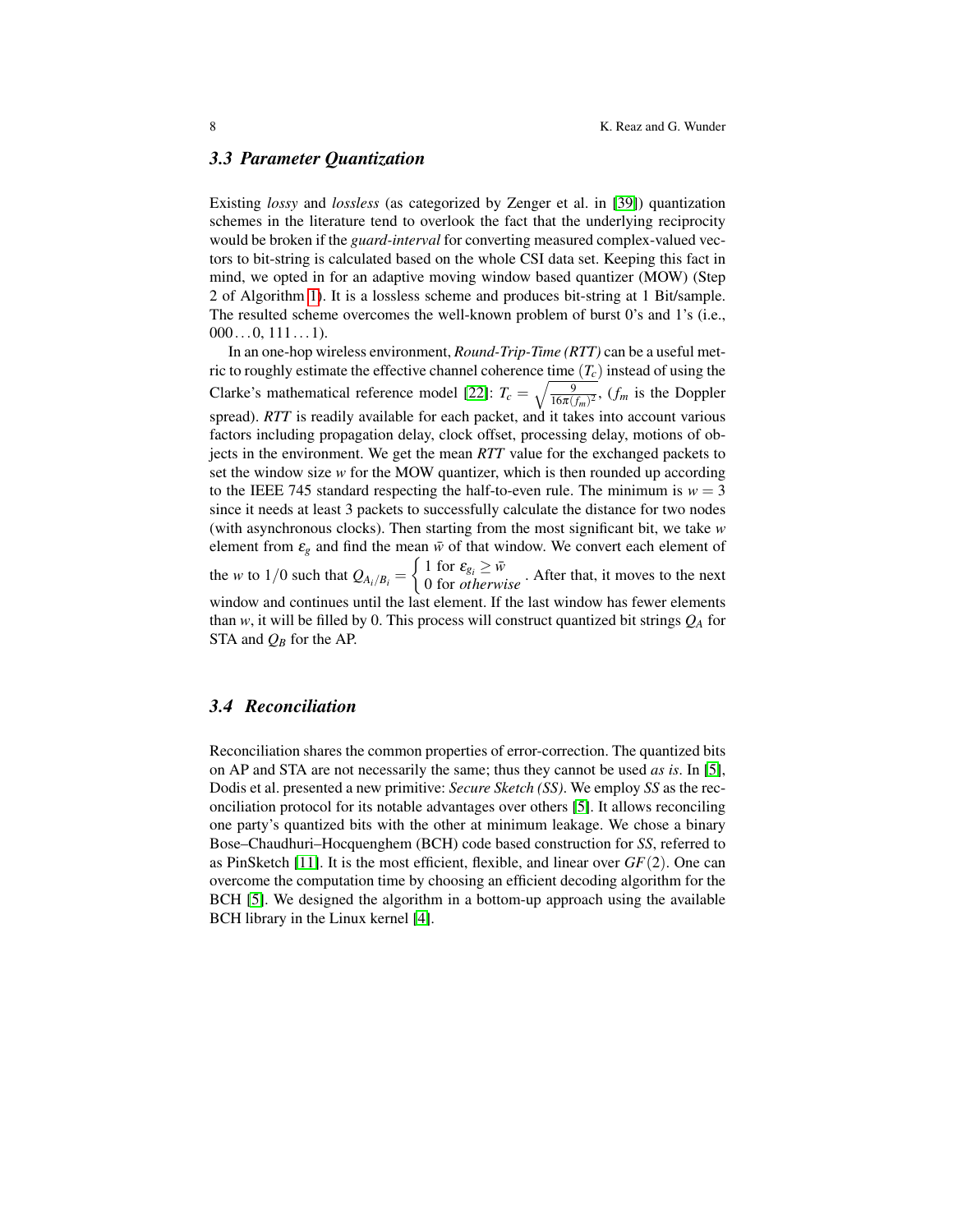#### 3.4.1 Secure Sketch:

*SS* generates public information *X* about its input *a* that can be used to reproduce *a* from its correlated version *a*<sup>'</sup>, where  $a \in \mathcal{M}$  and the metric space  $\mathcal{M}$  has a distance function  $\delta$ . It is a randomized procedure involving Sketch and Recover such that for input  $a \in \mathcal{M}$ , Sketch produces a string  $s \in \{0,1\}$ . The Recover procedure,  $\text{Recover}(a', \text{Sketch}(a)) = a \text{ works when } \delta(a, a') \leq t, t \text{ is the number of error. It uses }$ random bit strings to mask original information from an adversary.

### 3.4.2 Construction Procedure:

At this point, STA and AP has quantized bit strings  $Q_A$ , and  $Q_B$  respectively which are similar but not same. Our goal is to reconcile  $Q_B$  with  $Q_A$  at minimum leakage. We start designing the algorithm by choosing the Galois field order *m*. In our case  $m = 7$  for generating a 128-bit key; which makes the maximum BCH codeword size  $n = 127 \leftarrow (2^m - 1)$ . Details of the BCH algorithm is out of scope of this paper, hence, we refer to the original works [\[2\]](#page-12-9), [\[12\]](#page-12-10) and its modified version for *SS* in [\[11\]](#page-12-7). With the optimum error-correcting capability set as  $t = 9$  bits, we create blocks each with 56 bits resulting 3 blocks. Because of the size of *n*, the last block has padding bits. Then each block is treated independently to produce secure sketch according to the Step 3 of Algorithm [1](#page-6-0) and concatenated:  $S_S \leftarrow S_{s_1} || S_{s_2} || S_{s_3} ||$ 

STA sent  $S_S$  to AP as the helper string (note that  $S_S$  does not expose the quantized bits *QA*). AP performs Recovery operation according to the Step 4 of Algorithm [1](#page-6-0) to find the mismatch in  $Q_B$  and correct them. Usually, in a BCH decoder, error locator root-finding is done by Chien search [\[3\]](#page-12-11). However, in our implementation, we used the technique of [\[1\]](#page-12-12) for its better performance. It consists of factoring the error locator polynomial using the Berlekamp Trace algorithm down to degree 4. After that, the low degree polynomial solving technique of [\[42\]](#page-13-23) is used. Fianally, AP and STA possess the same bit string, resulting in  $Q_B \equiv Q_A$ .

### <span id="page-8-0"></span>*3.5 Mapping bits to passphrase*

We map each 8-bit (starting with MSB) of the  $Q_A/Q_B$  according to the widely adopted 8-bit *Unicode* (UTF-8) (i.e., total 256 characters) encompassing the whole alphabet set of a passphrase (lowercase, uppercase, numerals, and symbols). Since there are some control and non-latin characters within the UTF-8 table, we changed  $U+0000 - U+0020 \rightarrow$  uppercase HEX, and  $U+0080 - U+00FF \rightarrow$  lowercase HEX.  $U+0021 - U+007E$  remains unchanged. This way, the generated passphrase complies with password policies such as lower and uppercase letters, digits and symbols (converted HEX are treated as regular AlphaNumeric). Finally, the resulted passphrase is treated as per the IEEE 802.11 standard's recommended passphrase to PSK mapping, as defined in IETF RFC 2898 section 5.2 [\[16\]](#page-12-13).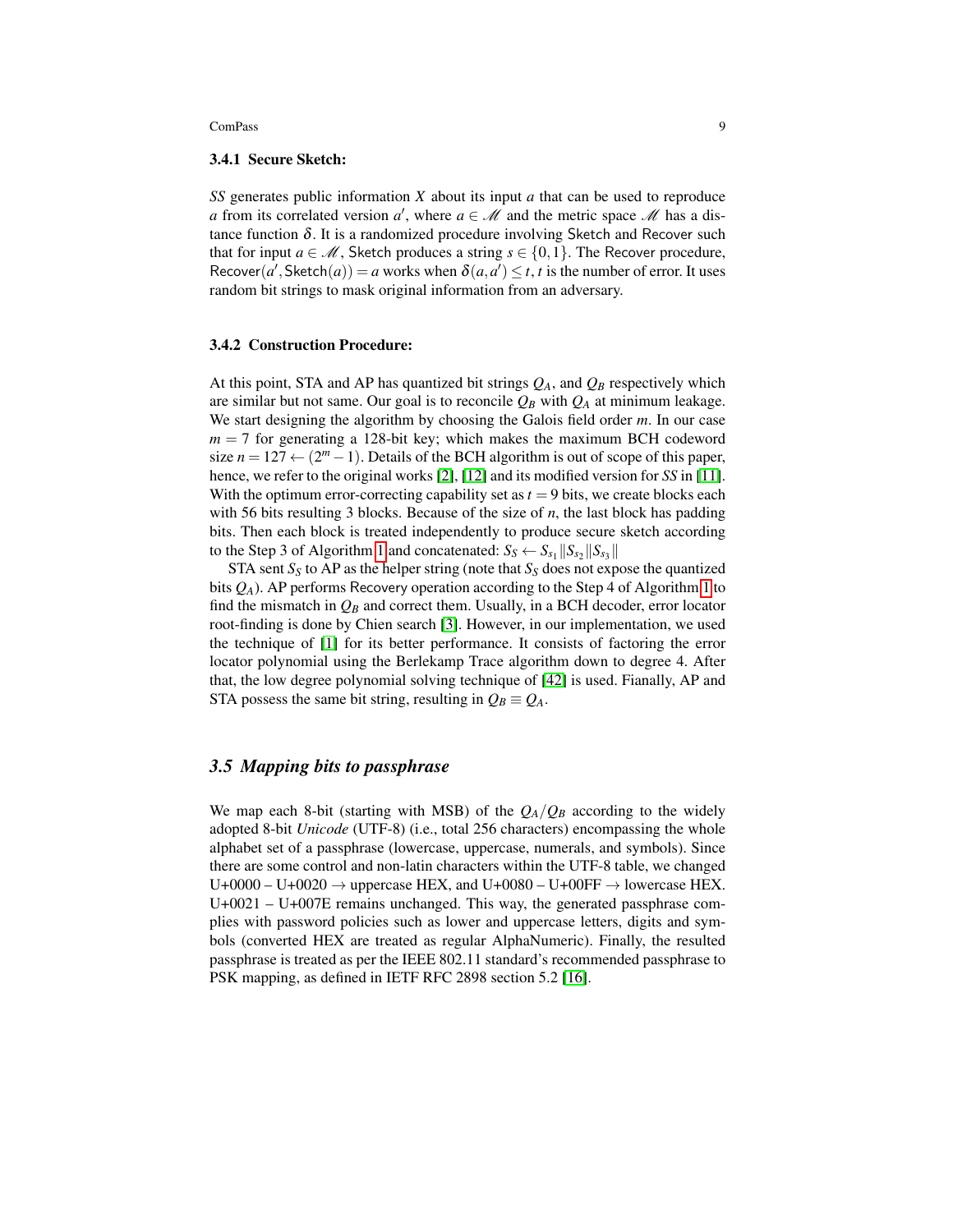### <span id="page-9-0"></span>4 Security Analysis:

We used two well-known password quality estimators to evaluate *ComPass* generated passphrase. Microsoft's  $z \times c$  vbn toolkit [\[30\]](#page-13-24) is used to calculate the number of minimum attempts needed to guess (crack) a password using brute-force. zxcvbn's algorithm finds *token, reversed, sequence, repeat, keyboard, date, and brute force* pattern to estimate strength (as shown in Fig. [1,](#page-9-1) and Fig. [2\)](#page-10-0). KeePass– recommended by the German Federal Office for Information Security (BSI-E-CS001/003 1.5), and audited [\[7\]](#page-12-14) by the European Commission's Free and Open Source Software Auditing (EU-FOSSA 1) project is used to calculate the available entropy (as shown in Fig. [3\)](#page-10-1). We assume that the information leakage due to reconciliation is negligible and at most  $t\log_2(n+1)$  (as mentioned in Theorem 6.3 of [\[5\]](#page-12-6)). Notably, an upper bound is given by 56 bits in our case. Since it is a different metric than the password strength, we leave its evaluation for future work. We have collected 50 Wi-Fi passphrases from various Cafes, Hotels, and users, which we label as the human-generated passphrase. Then we use an Apple Macbook Pro (with dedicated crpto processor) to generate another set of 50 passphrases using OSX Keychain's Password Assistant tool. Finally, we compare these two sets with 50 *ComPass* generated passphrases for AP (Bob) and STA (Alice).



<span id="page-9-1"></span>Fig. 1 Guess analysis of passphrases generated by *ComPass*, machine, and human.

In Fig. [1,](#page-9-1) it is shown that the human-generated passphrases would need less than  $10^{15}$  attempts, whereas machine-generated passphrases almost always need  $10^{31}$ attempts to crack it using brute-force. *ComPass*-generated passphrases went up as high as  $10^{32}$  and never below  $10^{24}$  guesses.

To evaluate an attacker's (Eve) performance, we put Eve very close ( $\leq$  wavelength/2) to the Alice and generate 50 passphrases for Bob-Eve. Although Eve is closely located to Alice, the *Phase* part of her channel profile is very different from Alice's (as also observed by Wu et al. in [\[35\]](#page-13-19)). Whereas, *Amplitude* and *Signal Strength* of the two is very similar. For this very reason, we chose to work with the *Phase* (as we have explained earlier).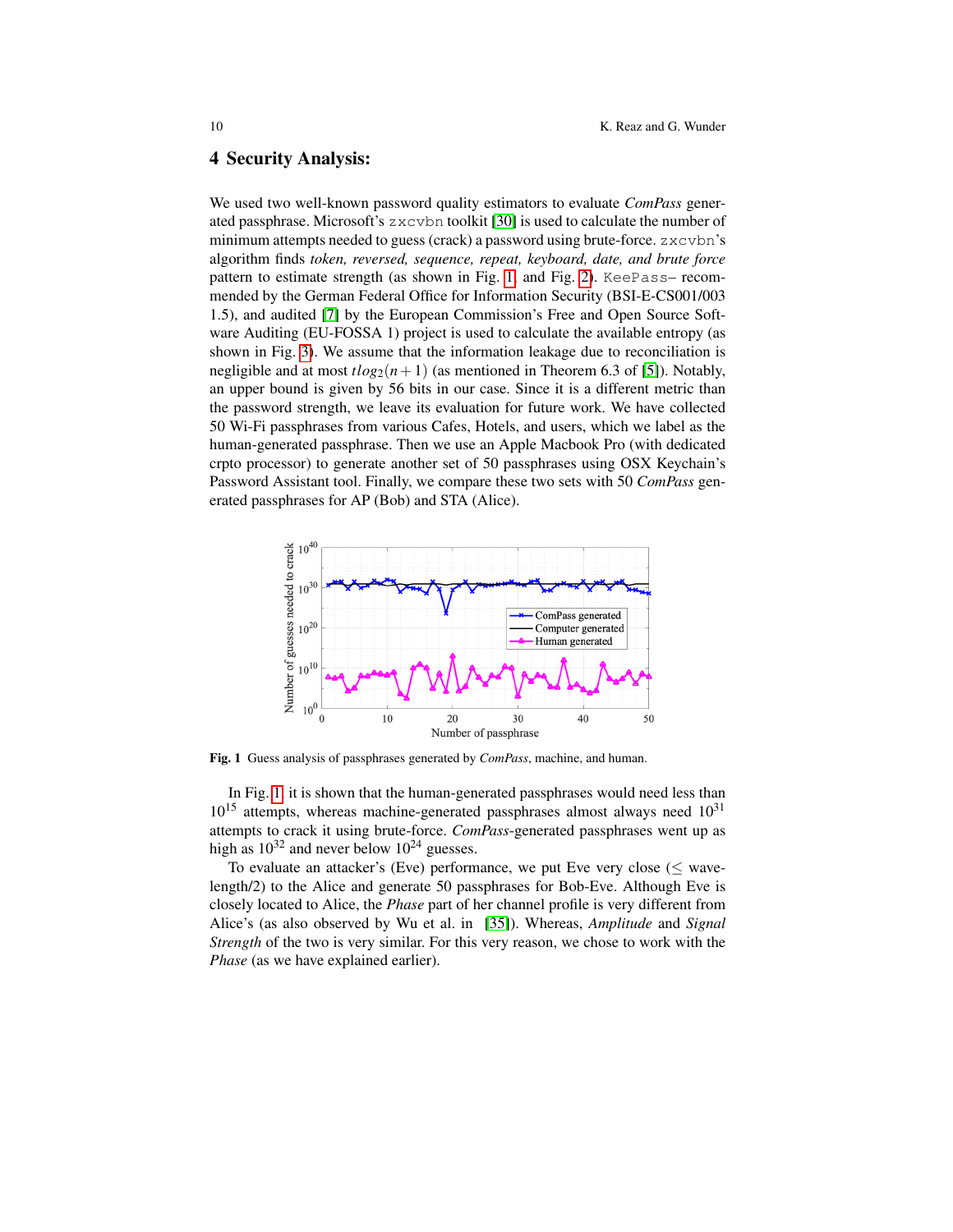Now, we compare Eve's passphrases with Alice's. We append the actual (Alice-Bob's) passphrase with Eve's and Alice's to mimic the fact that Eve has partial knowledge of the channel profile. Appending Alice-Bob's passphrase to Alice does not make a difference since *repeat* is recognized by zxcvbn, and KeePass. Eve's channel profile will be the product of Alice-Bob's channel profile (*HAB*) and Bob-Eve's channel profile (*HEA*). Eve cannot separate it without a noiseless secondary channel. Notice from Fig. [2](#page-10-0) that the chances of Eve to guess the valid passphrase would be very low as the number of guesses is drastically high even though Eve's channel profile consists of Alice-Bob's channel profile.



<span id="page-10-0"></span>Fig. 2 Guess analysis of passphrases between an attacker and the STA

We positioned the STA at different distances;  $(1, 3, 5, 10, 15)$ m apart from the AP in various indoor environments to verify the proximity aspect of *ComPass*, . We observed that the reconciliation scheme (in Sec. [3.4\)](#page-7-0) fails when the distance is greater than 3m. It happens due to the multi-path effect that causes the reciprocity phenomenon to break, and thus there left almost negligible common randomness in the channel-phase profile to generate a common passphrase.



<span id="page-10-1"></span>Fig. 3 Available entropy (in bits) from *ComPass*, machine, and human generated passphrases.

Using KeePass entropy analysis tool, we show that on an average the humangenerated passphrases have 34-bit entropy, *ComPass*-generated ones have 113-bit,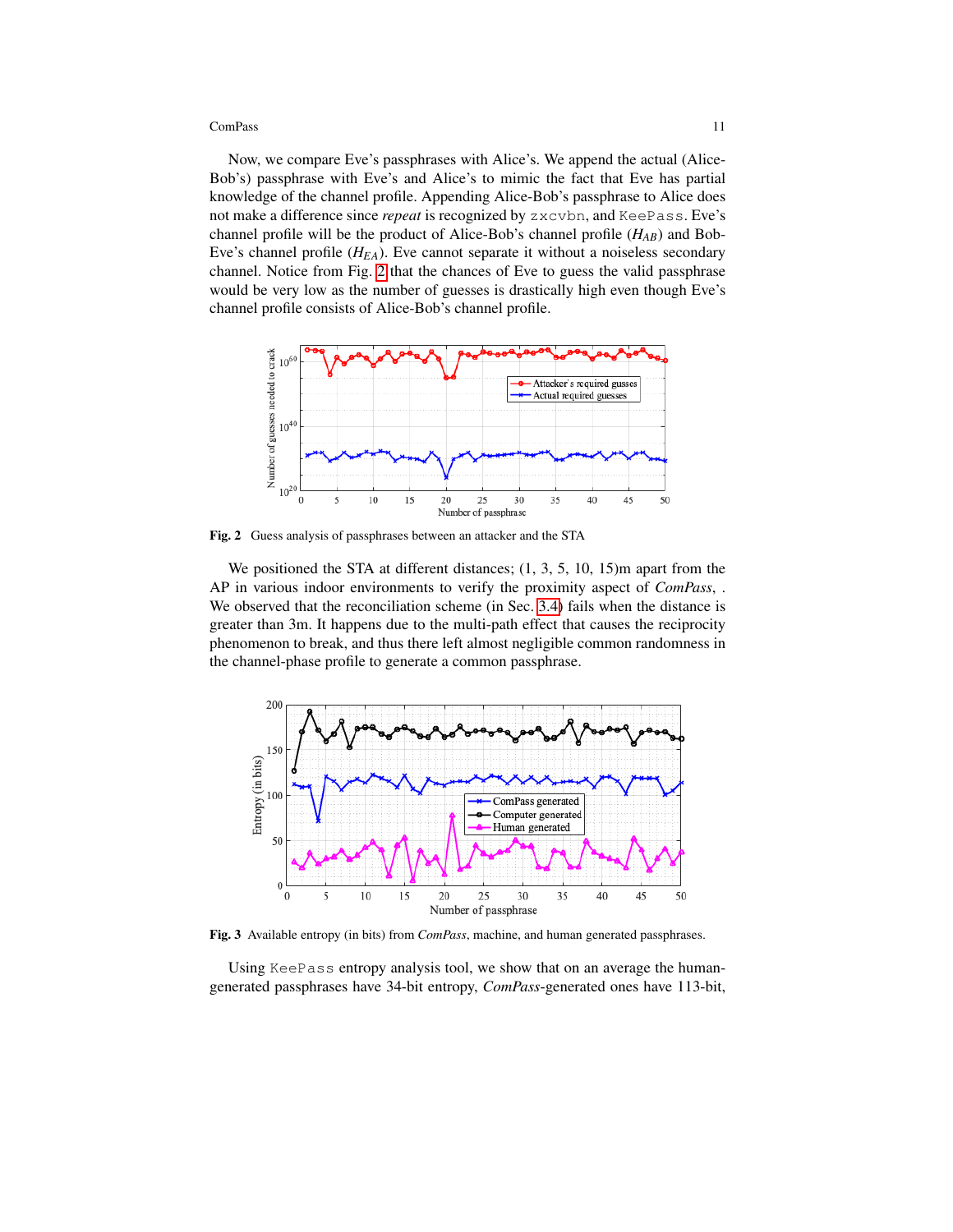and machine-generated passphrases have 168-bit entropy (Fig[.3\)](#page-10-1). Thus *ComPass* generated passphrases have nearly 3 times more entropy than a typical human generated passphrase.

# *4.1 Outlook on Privacy Amplification*

In a conventional channel-based key generation methods, a final step called *Privacy Amplification* is performed to cover the lost entropy during the *Reconciliation*. We forgo this additional step in our current implementation of *ComPass* protocol in favor of a *Secure Sketch* based reconciliation protocol, which inherently provides security against leakage. In our future work, we aim to incorporate the *KECCAK* algorithm based NIST SHA-3 family hash functions for this purpose [\[6\]](#page-12-15). After this step, we hope to see that the notches in the curve of the guess analysis of *ComPass* generated passphrase is reduced.

# <span id="page-11-0"></span>5 Implementation

Our demo setup involves implementing the algorithms on COTS hardware. We chose very ordinary and widely available TP-Link N750 routers  $(v1.5, v1.6)$ , and Android device (8.0+) playing the role of AP and STA. We were operating our devices in 802.11n and chose channel number 40 (on 5GHz) with BW = 20MHz. Our patched version of ACT uses the upgraded *ath10k* driver instead of *ath9k*. All of the devices were equipped with 3×3 antenna, and *Modulation and Coding Scheme (MCS)*- index 16 is set to enable transmission with all 3 antennas. For the non-linear least-squares fitting, we have used the *least-square-cpp* library by [\[21\]](#page-13-25). We enabled the bidirectional channel estimation option, where two devices (regardless of their role) exchange sounding *Physcial Layer Protocol Data Unit (PPDU)*. The receiving STA computes an estimate of the MIMO channel matrix *H<sup>k</sup>* for each subcarrier *k* and for each RF chain. While it is possible to extract key-bits from all the available 9 antenna combination, we have implemented one of the nine paths for the demo. We put our devices in various co-working rooms of Freie Universität Berlin campus and private apartments resembling typical indoor environments to perform measurements and protocol tests.

# <span id="page-11-1"></span>6 Conclusion

We presented *ComPass*, a PLS inspired common passphrase agreement protocol for all classes of Wi-Fi devices governed by proximity ( $\leq 3$ m). It forgoes the necessity of memory friendly short password generation by an user and the dependency on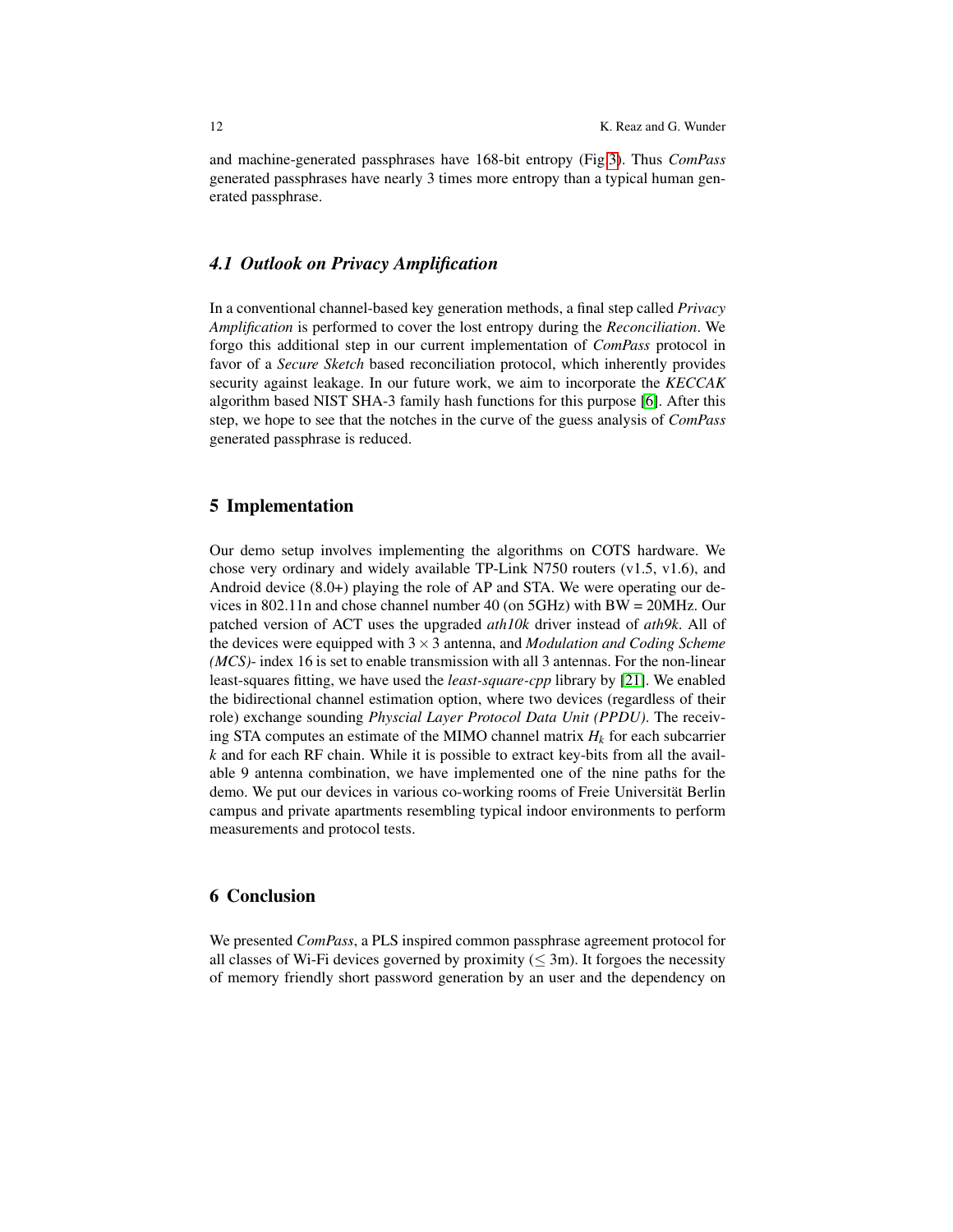PKC. We showed that the *ComPass* generated passphrase has increased the number of guesses required to crack it using brute force or dictionary attack compared to a typical human-generated passphrase, and it has increased the available entropy 3 times (113-bits vs. 34-bits). *ComPass* has been implemented on COTS hardware running the latest OpenWrt. The compiled module is 143kb in size, and can be installed on existing devices using *opkg* package manager or as a full firmware replacement.

### **References**

- <span id="page-12-12"></span>1. Biswas, B., Herbert, V.: Efficient Root Finding of Polynomials over Fields of Characteristic 2. Avilable at <https://hal.archives-ouvertes.fr/hal-00626997/> (2009)
- <span id="page-12-9"></span>2. Bose, R.C., Ray-Chaudhuri, D.K.: On a class of error correcting binary group codes. Information and control 3(1), 68–79 (1960)
- <span id="page-12-11"></span>3. Chien, R.: Cyclic decoding procedures for Bose-Chaudhuri-Hocquenghem codes. IEEE Transactions on information theory 10(4) (1964)
- <span id="page-12-8"></span>4. Djelic, I., Borgerding, M.: User BCH (Bose-Chaudhuri-Hocquenghem) encode/decode library based on BCH module from linux kernel. Available at [https://github.com/](https://github.com/mborgerding/bch_codec) [mborgerding/bch\\_codec](https://github.com/mborgerding/bch_codec) (2015)
- <span id="page-12-6"></span>5. Dodis, Y., Ostrovsky, R., Reyzin, L., Smith, A.: Fuzzy extractors: How to generate strong keys from biometrics and other noisy data. SIAM journal on computing 38(1), 97–139 (2008)
- <span id="page-12-15"></span>6. Dworkin, M.J.: SHA-3 Standard: Permutation-based Hash and Extendable-output Functions. NIST Pubs (2015). DOI 10.6028/NIST.FIPS.202
- <span id="page-12-14"></span>7. EVERIS-NTT DATA Company: KeePass Code Review Results Report. Avilable at [https://joinup.ec.europa.eu/collection/eu-fossa-2/](https://joinup.ec.europa.eu/collection/eu-fossa-2/project-deliveries) [project-deliveries](https://joinup.ec.europa.eu/collection/eu-fossa-2/project-deliveries) (2016)
- <span id="page-12-4"></span>8. Gringoli, F., Schulz, M., Link, J., Hollick, M.: Free Your CSI: A Channel State Information Extraction Platform For Modern Wi-Fi Chipsets. In: Proceedings of the 13th International Workshop on Wireless Network Testbeds, Experimental Evaluation & Characterization (2019)
- <span id="page-12-3"></span>9. Halperin, D., Hu, W., Sheth, A., Wetherall, D.: Tool release: Gathering 802.11 n traces with channel state information. ACM SIGCOMM Computer Communication Review 41(1), 53–53 (2011)
- <span id="page-12-1"></span>10. Harkins, D., Kumari, W.: Opportunistic Wireless Encryption. RFC 8110 (2017). DOI 10. 17487/RFC8110. URL <https://www.rfc-editor.org/rfc/rfc8110.html>
- <span id="page-12-7"></span>11. Harmon, K., Johnson, S., Reyzin, L.: An implementation of syndrome encoding and decoding for binary BCH codes, secure sketches and fuzzy extractors. Available at [https://www.](https://www.cs.bu.edu/~reyzin/code/fuzzy.html) [cs.bu.edu/˜reyzin/code/fuzzy.html](https://www.cs.bu.edu/~reyzin/code/fuzzy.html) (2008)
- <span id="page-12-10"></span>12. Hocquenghem, A.: Codes correcteurs d'erreurs. Chiffres 2(2), 147–56 (1959)
- <span id="page-12-2"></span>13. IEEE: IEEE Std 802.11-2016 Part 11: Wireless LAN Medium Access Control (MAC) and Physical Layer (PHY) Specifications (2016). DOI 10.1109/IEEESTD.2016.7786995
- <span id="page-12-0"></span>14. INTERPOL: COVID-19 Cybercrime Analysis Report. Available [https://www.interpol.int/en/News-and-Events/News/2020/](https://www.interpol.int/en/News-and-Events/News/2020/INTERPOL-report-shows-alarming-rate-of-cyberattacks-during-COVID-19) [INTERPOL-report-shows-alarming-rate-of-cyberattacks-during-COVID-19](https://www.interpol.int/en/News-and-Events/News/2020/INTERPOL-report-shows-alarming-rate-of-cyberattacks-during-COVID-19) (2020)
- <span id="page-12-5"></span>15. Jung, P., Wunder, G.: On time-variant distortions in multicarrier transmission with application to frequency offsets and phase noise. IEEE Transactions on Communications 53(9), 1561– 1570 (2005)
- <span id="page-12-13"></span>16. Kaliski, B.: PKCS #5: Password-based cryptography specification version 2.0. RFC 2898 (2000). DOI 10.17487/RFC2898. URL [https://www.rfc-editor.org/rfc/](https://www.rfc-editor.org/rfc/rfc2898.html) [rfc2898.html](https://www.rfc-editor.org/rfc/rfc2898.html)